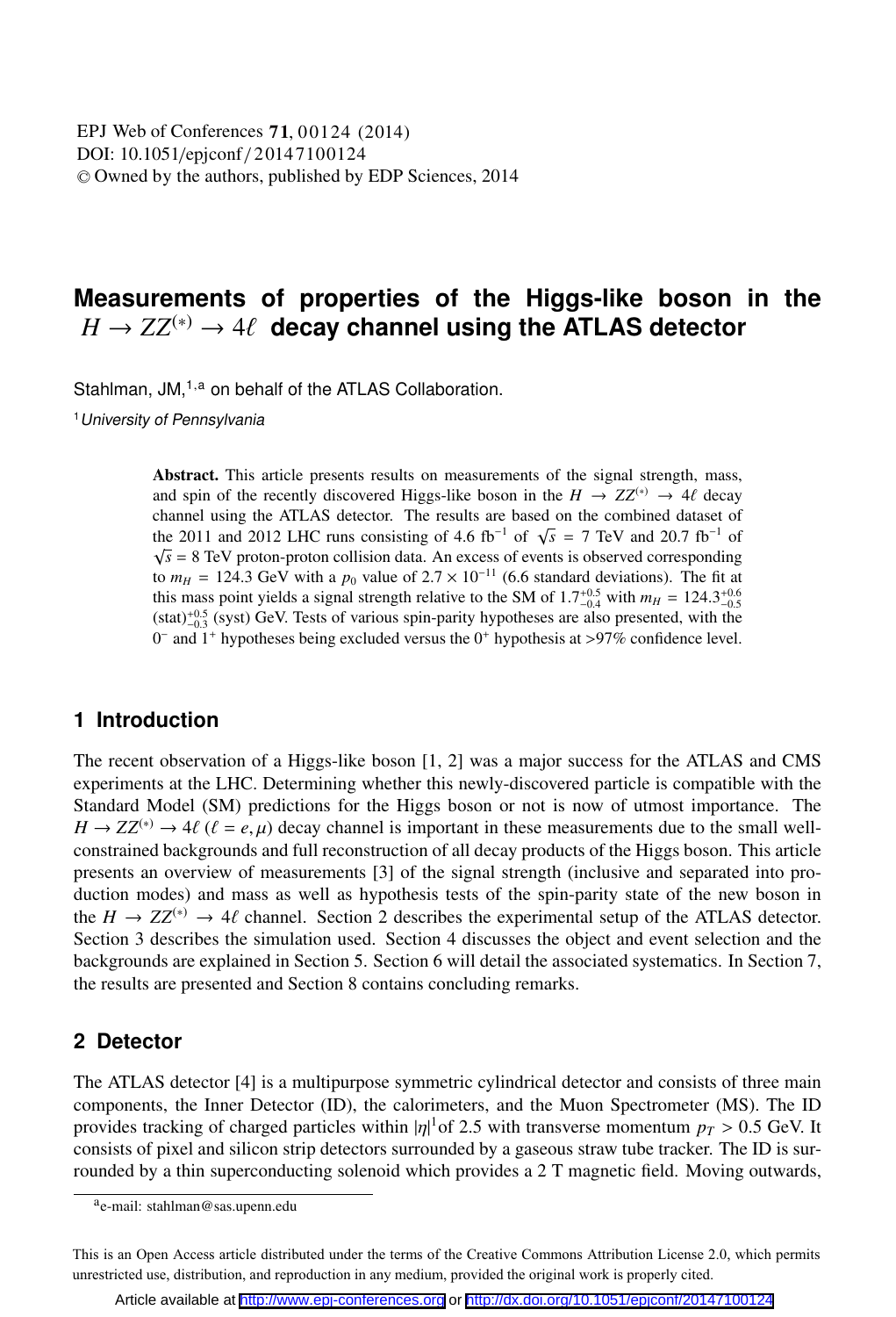liquid-argon (LAr) and steel-scintillator tile calorimeters provide electromagnetic and hadronic energy measurements within  $|\eta| < 4.5$ . Outside of the calorimeters, the MS provides muon tracking up to <sup>|</sup>η<sup>|</sup> of 2.7 in a 1.4 Tesla magnetic field created by a set of superconducting air core toroidal magnets.

## **3 Simulation**

The  $H \to 4\ell$  signal is modelled using the Powheg Monte Carlo (MC) event generator [5], which calculates separately the gluon fusion (ggF) and vector-boson fusion (VBF) production mechanisms calculates separately the gluon fusion (ggF) and vector-boson fusion (VBF) production mechanisms with matrix elements up to next-to-leading order (NLO). The description of the Higgs boson transverse momentum spectrum in the ggF process follows the calculation of Ref. [6], which includes QCD corrections up to NLO and QCD soft-gluon re-summations up to next-to-next-to-leading logarithm (NNLL). Powheg is interfaced to PYTHIA [7] for showering and hadronization, which in turn is interfaced to Photos [8, 9] for quantum electrodynamics (QED) radiative corrections in the final state. <sup>P</sup>ythia is used to simulate the production of a Higgs boson in association with a *<sup>W</sup>* or a *<sup>Z</sup>* boson (VH) and with a  $t\bar{t}$  pair ( $t\bar{t}H$ ).

The Higgs boson production cross sections and decay branching ratios, as well as their uncertainties, are taken from Refs. [10, 11]. The Higgs boson decay branching ratios [12] to the different fourlepton final states are provided by PROPHECY4F [13, 14], which includes the complete NLO QCD+EW corrections and interference effects between identical final-state fermions.

The *ZZ*(∗) continuum background is modelled using Powheg [15] for quark-antiquark annihilation and gg2ZZ [16] for gluon-gluon contributions, normalised to the MCFM prediction [17]. The  $ZZ^{(*)}qq'$ <br>continuum background is modelled using Surpea [18]. Tatiota [19, 20] is used for the simulation of z continuum background is modelled using SHERPA [18]. TAUOLA [19, 20] is used for the simulation of  $τ$ lepton decays which come from both signal and background *Z* decays.

The *Z*+jets production is modelled using ALPGEN [21] and is divided into two sources: *Z*+light jets, which includes *Zcc* in the massless *c*-quark approximation and *Zbb* with  $b\bar{b}$  from parton showers, and Zb $\bar{b}$  using matrix element calculations that take into account the *b*-quark mass. The  $t\bar{t}$  background is modelled using MC@NLO [22] and is normalised to the approximate NNLO cross section calculated using Hathor [23]. Both Alpgen and MC@NLO are interfaced to Herwig [24] for parton shower hadronization and to JIMMY [25] for the underlying event simulation.

Generated events are fully simulated using the ATLAS detector simulation [26] within the Geant<sup>4</sup> framework [27]. Additional *pp* interactions in the same and nearby bunch crossings (pile-up) are included in the simulation. The MC samples are re-weighted to reproduce the observed distribution of the mean number of interactions per bunch crossing in the data.

## **4 Event Selection**

The event selection is driven by the identification of the four isolated electrons and/or muons in the final state from the Higgs decay. The selection has been optimized to maximize signal efficiency while maintaining reasonable background levels.

<sup>&</sup>lt;sup>1</sup>The nominal interaction point is defined as the origin of the coordinate system, while the anti-clockwise beam direction defines the *<sup>z</sup>*-axis and the *<sup>x</sup>*–y plane is transverse to the beam direction. The positive *<sup>x</sup>*-axis is defined as pointing from the interaction point to the center of the LHC ring and the positive  $y$ -axis is defined as pointing upwards. The azimuthal angle  $\phi$  is measured around the beam axis and the polar angle  $\theta$  is the angle from the beam axis. The pseudorapidity is defined as  $\eta = -\ln(\tan(\theta/2)).$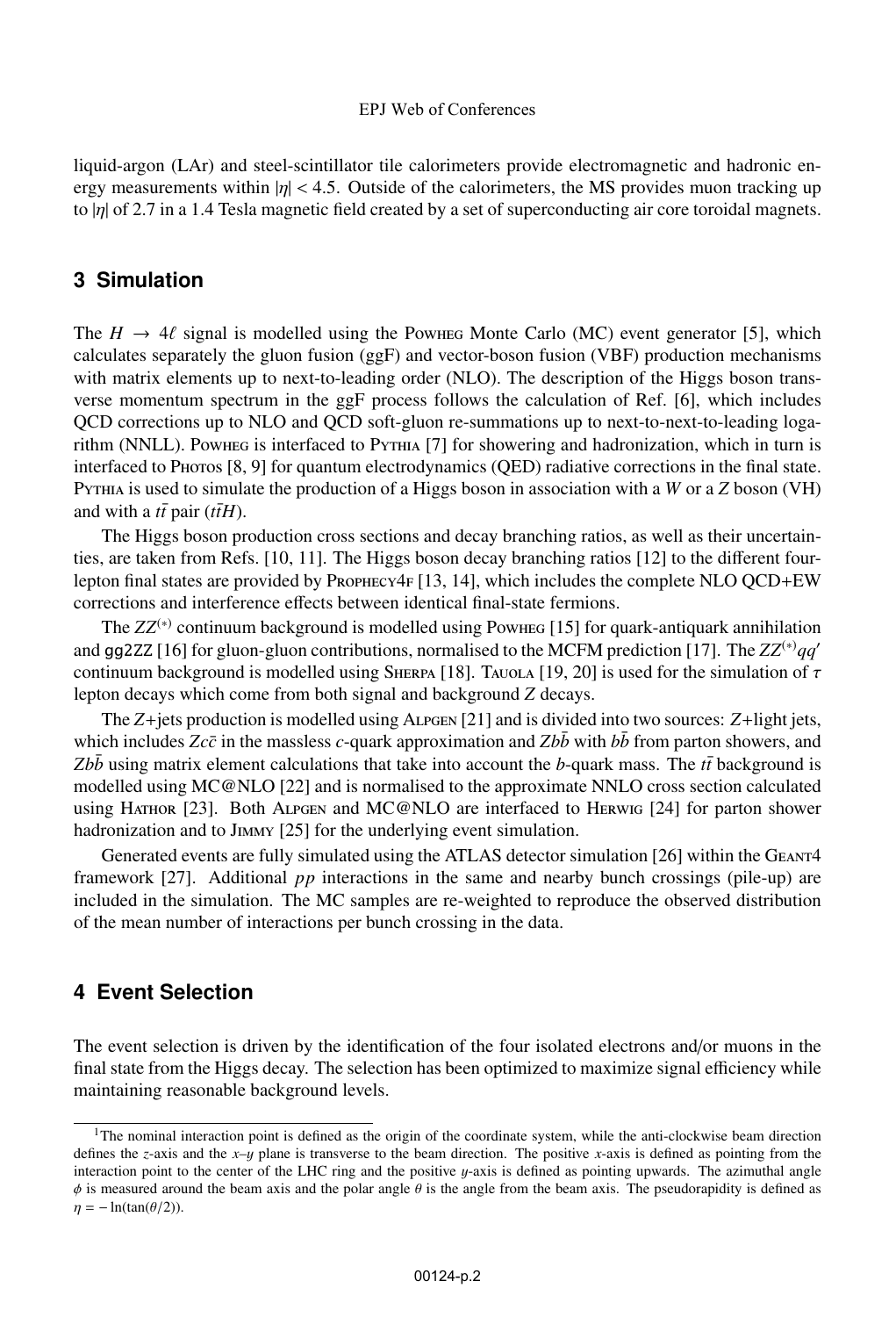### **4.1 Lepton Selection**

Electron candidates are reconstructed from well-measured ID tracks which are matched to clusters of electromagnetic energy in the LAr calorimeters [28]. Tracks associated with electron candidates are re-fit using a Gaussian-Sum Filter technique [29] which takes into account energy loss caused by the emission of bremsstrahlung. Electrons are required to have  $p_T > 7$  GeV and  $|\eta| < 2.47$ .

A variety of backgrounds, including hadronic jets, pions, and photon conversions, can be misidentified as electrons. To reduce these backgrounds, cuts are applied on the shower shapes and track matching of the associated clusters of energy in the electromagnetic and hadronic calorimeters. Furthermore, a hit requirement in the first layer of the pixel tracker is required in order to reduce backgrounds from photon conversions. Reconstruction and identification efficiencies of >90% are achieved over the entire  $E_T$  range.

Muon candidates are reconstructed by combining well-reconstructed ID tracks with MS tracks [30]. Furthermore, additional muon candidates are allowed in regions of the detector where standard muon efficiency is low: ID track only muons within  $|\eta| < 0.1$  and MS track only muons in the forward regions (2.5  $\langle n| \langle 2.7 \rangle$ ). At most one of these ID or MS only muons is allowed to be selected per quadruplet. Reconstruction efficiencies of > 98% are achieved over almost the entire detector volume. Muons are required to have  $p_T > 6$  GeV and  $|\eta| < 2.7$ .

### **4.2 Quadruplet Selection**

The reconstructed leptons in each event are grouped into quadruplets consisting of two same flavor opposite sign pairs. The quadruplets are required to contain leptons which fired the trigger and the leading three leptons must have  $p_T$  greater than 20, 15, and 10 GeV. The invariant mass of the lepton pair closest to the PDG *Z* mass (the leading pair) is designated as *m*<sup>12</sup> and the invariant mass of the other pair is  $m_{34}$ . The invariant mass of the four leptons in the quadruplet,  $m_{4\ell}$ , is the primary discriminating variable. The quadruplet is also actorogized according to the flavor of the leptons: A discriminating variable. The quadruplet is also categorized according to the flavor of the leptons:  $4\mu$ , <sup>2</sup>*e*2μ, or 4*e*.

If more than one quadruplet is found in an event, one quadruplet is chosen by first selecting all quadruplets with  $m_{12}$  closest to the PDG *Z* mass. From those, the quadruplet with  $m_{34}$  closest to the PDG *Z* mass is chosen. The following requirements are then applied to the chosen quadruplet in order to further reduce backgrounds:

- $50 < m_{12} < 106$  GeV
- $m_{cut} < m_{34} < 115 \text{ GeV}$
- $m_{\ell\ell} > 5$  GeV for alternative same-flavor opposite charge pairings ( $J/\Psi$  veto)
- $\Delta R(\ell, \ell') > 0.10$  (0.20) for all same (different) flavor leptons
- Isolation requirements using both track and calorimeter information
- Impact parameter significance requirements

 $m_{cut}$  varies with  $m_{4\ell}$ : the value of  $m_{cut}$  is 12 GeV for  $m_{4\ell}$  <140 GeV, rises linearly to 50 GeV with in the integral 140 GeV to 100 GeV and remains at 50 GeV for  $m_{tot} > 100$  GeV.  $m_{4\ell}$  in the interval 140 GeV to 190 GeV and remains at 50 GeV for  $m_{4\ell} > 190$  GeV.

With this selection, the total signal efficiency for the 8 (7) TeV data is estimated to be 39/26/19% (39/21/15%) in the 4μ/2*e*2μ/4*<sup>e</sup>* channels.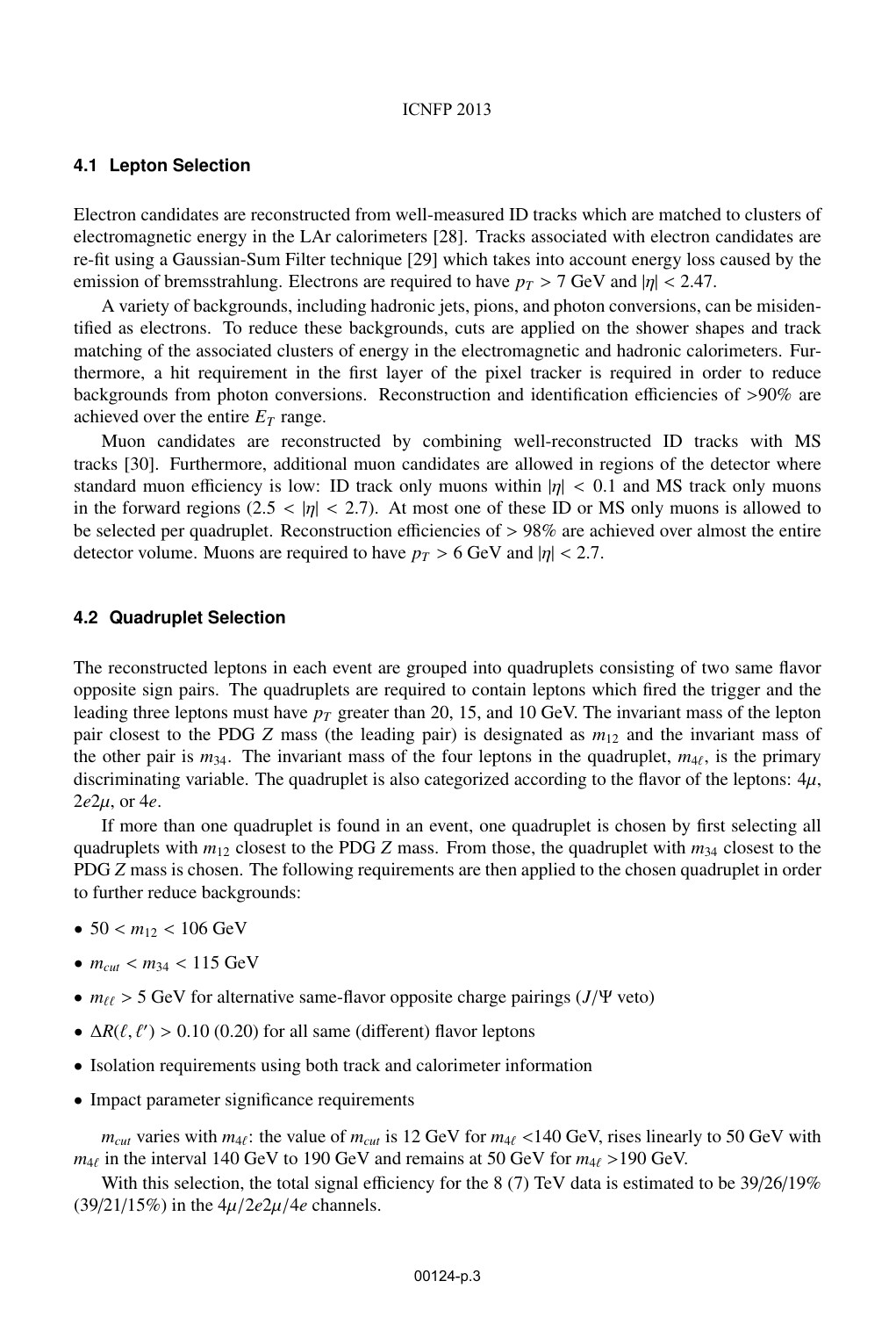### **4.3 Event Categorisation**

Separation of the candidate events into ggF-like, VBF-like, and VH-like categories is done after the event selection in order to measure cross sections of the various Higgs production modes. The categorisation requires the presence of additional objects, such as leptons and/or jets, in order to discriminate between the various production modes. These additional objects originate from decays of other particles produced in association with the Higgs boson.

Jets are reconstructed from topological clusters in the calorimeter using an anti-kT algorithm [31] with distance parameter  $R = 0.4$ . Jets are required to be within the acceptance of the calorimeter (  $|\eta|$  < 4.5) and to have  $p_T > 25$  (30) GeV in the range  $|\eta|$  < |2.5| (2.5 < |n| <4.5). Furthermore, if a jet is within the ID acceptance ( $|\eta|$  < 2.47), 50% or more of the scalar sum  $p<sub>T</sub>$  of the tracks associated with the jet must originate from the primary vertex in order to reduce jets from background due to pile-up.

VBF-like events are required to have at least two high  $p<sub>T</sub>$  jets. The two highest  $p<sub>T</sub>$  jets are required to be separated by at least 3 units of pseudorapidity and have an invariant mass greater than 350 GeV. Events not satisfying the VBF-like criteria are then considered for the VH category. Events are classified as VH-like if they contain a muon or electron with  $p<sub>T</sub> > 8$  GeV in addition to the 4 previously selected leptons. Events which are not categorized as VBF-like or VH-like are categorized as ggF-like.

## **5 Background Estimation**

The backgrounds to this analysis are grouped into two categories, irreducible and reducible. Irreducible backgrounds produce the same final state particles (4 isolated leptons) as the signal and as such are difficult to reduce without significant decrease in signal efficiency. The reducible backgrounds are present due to processes in which other particles (jets, photons, etc.) are mis-reconstructed as leptons.

### **5.1 Irreducible Backgrounds**

The irreducible background consists primarily of SM  $ZZ^{(*)}$  production. The normalization and shape in  $m_{4\ell}$  for this background are taken entirely from the simulation. The contribution from the *ZZ*<sup>(∗)</sup><br>hecloground is constrained in the  $m_{\ell}$ , fit by regions in  $m_{\ell}$ , which are for away from the newspape of oth background is constrained in the  $m_{4\ell}$  fit by regions in  $m_{4\ell}$  which are far away from the narrow peak of the signal. In perticular, there are true fectures which are deminated by  $Z^{(*)}$  production, the signals the signal. In particular, there are two features which are dominated by  $ZZ^{(*)}$  production: the single resonant *Z* peak located at the *Z* mass and the resonant  $ZZ^{(*)}$  production at  $m_{4\ell}$  of roughly twice the *Z* mass as seen in Figure 1. Excellent agreement between the data and hackground production is *Z* mass, as seen in Figure 1. Excellent agreement between the data and background prediction is observed in both of these regions.

### **5.2 Reducible Backgrounds**

The reducible background consists primarily of  $Z+$  jets and  $t\bar{t}$  production where 2 or more quarks either decay semi-leptonically producing real leptons or the hadronisation of the quarks is mis-reconstructed as leptons. Because there are large uncertainties associated with the modeling of jets faking leptons, all reducible background yields are estimated using data-driven techniques.

The composition of the reducible background depends strongly on the flavor of the subleading leptons. Therefore, the background estimation method differs for each flavor of subleading leptons. The general strategy in these estimates is to define background-enriched data control regions by relaxing cuts on the subleading leptons. Efficiencies for these relaxed cuts are estimated in auxiliary measurements. The signal region yield is then extrapolated from the control region yields using these efficiencies.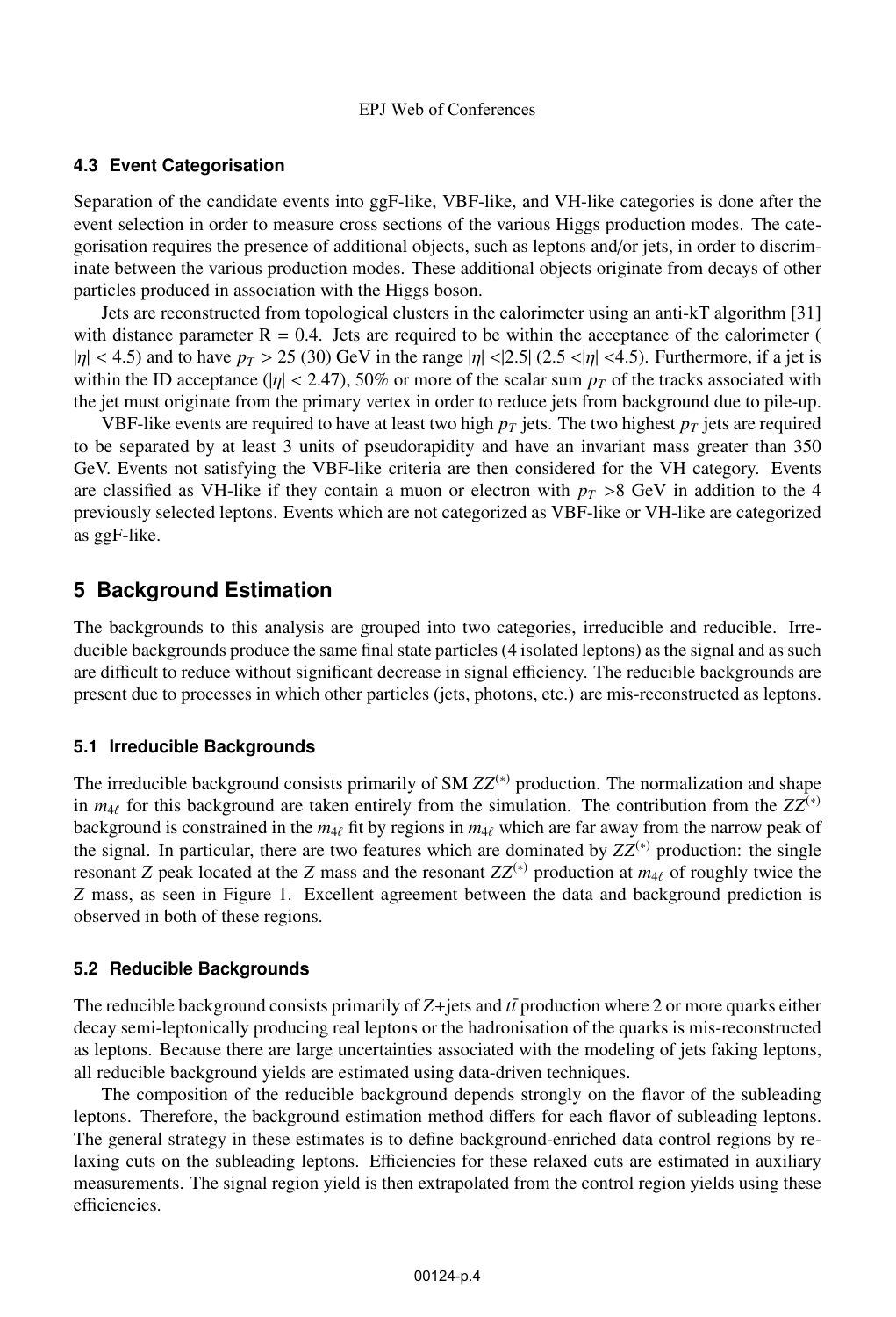

Figure 1: (a) The contribution from SM ZZ production is constrained by the ZZ resonance at twice the *Z* mass. (b) Fit of  $m_{12}$  distributions for  $\ell\ell + \mu\mu$  control regions in the (b)  $4\mu$  channel and (c)  $2e2\mu$ <br>channel [3] channel [3].

## 5.2.1  $\ell\ell + \mu\mu$  background

A control region for the  $\ell\ell + \mu\mu$  background is defined by removing the isolation requirement on the subleading muon to fail the impact parameter significance subleading muons and requiring at least one subleading muon to fail the impact parameter significance requirement. This selection enhances the  $t\bar{t}$  and heavy flavor decays of  $Z +$ jets while suppressing the *ZZ*<sup>(∗)</sup> contribution. The yields in the control region for these backgrounds are extracted by fitting the  $m_{12}$  distribution as seen in Figure 1.

## 5.2.2  $\ell\ell + ee$  background

Electron candidates will contain contributions from heavy flavor semi-leptonic decays, photon conversions, and light flavor jets mis-reconstructed as electrons. A control region for the  $\ell\ell + ee$  background<br>is defined by relaxing the electron identification criteria on the subleading electrons. The efficienis defined by relaxing the electron identification criteria on the subleading electrons. The efficiencies to extrapolate from the relaxed identification to the standard identification are measured in the simulation and cross-checked in data for each of the background processes. Furthermore, the subleading electrons of events in the control region are categorized as electron-like or fake-like using tracking and calorimeter variables. This categorization is used to control for the composition of the control region when extrapolating the control region yields to the signal region yields. This procedure is cross-checked with two other estimation methods and good agreement between the methods is observed.

## **6 Systematics**

Systematic uncertainties due to lepton reconstruction and identification uncertainties as well as energy or momentum scale and resolution uncertainties are estimated by studying samples of *<sup>W</sup>*, *<sup>Z</sup>*, and *<sup>J</sup>*/<sup>Ψ</sup> decays. Table 1 summarizes the systematic uncertainties associated with the signal yield. Mass scale systematics are estimated to be  $0.2\%/0.4\%/0.1\%/0.2\%$  for the  $4\mu/4e/2\mu/2e/2e/2e$  channel.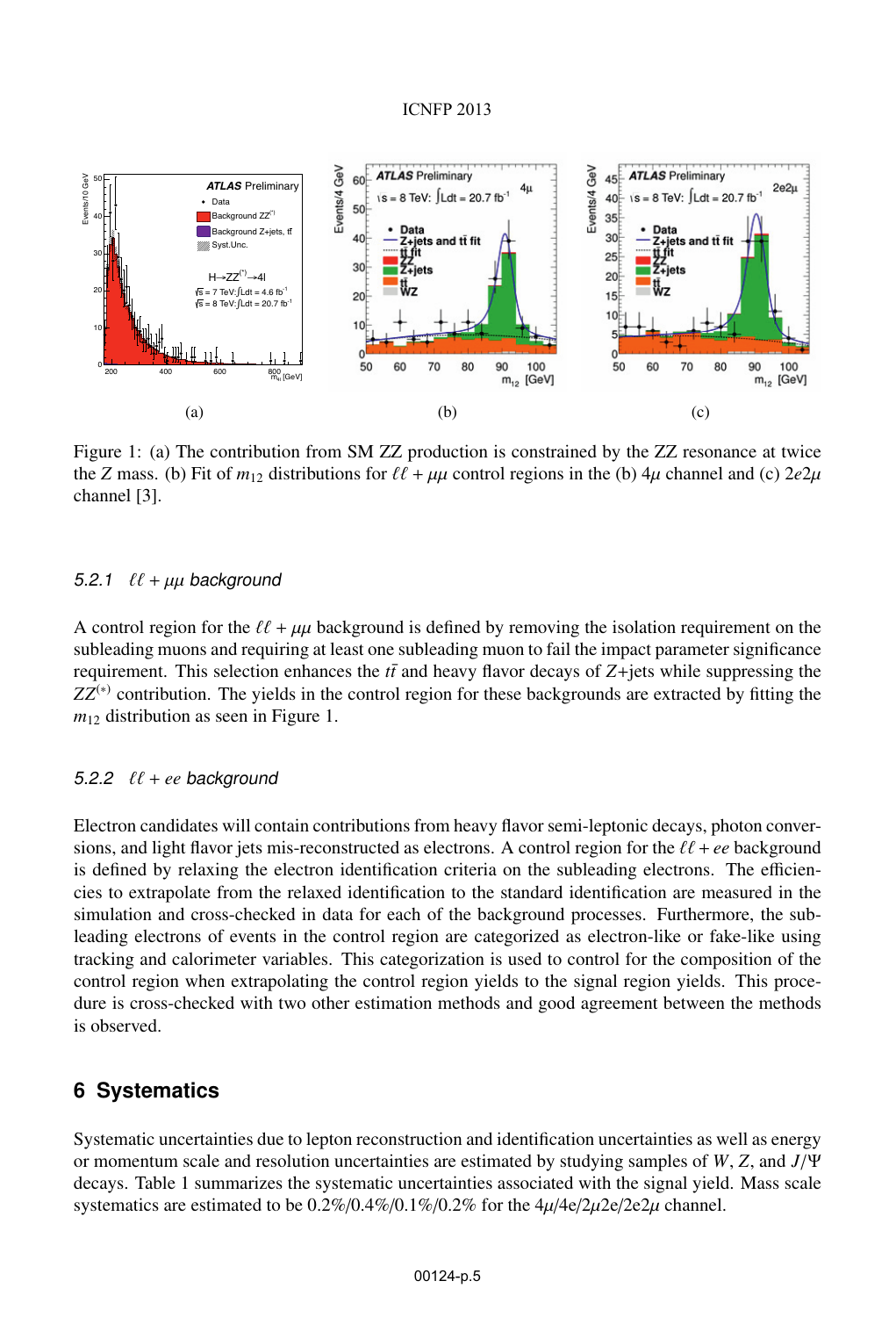| murvidual Channel Dystematics            |         |          |              |           |  |  |  |
|------------------------------------------|---------|----------|--------------|-----------|--|--|--|
|                                          | 4μ      | $2e2\mu$ | 4e           | $2\mu$ 2e |  |  |  |
| Electron Reco and ID                     |         |          | $2.4\%$ 9.4% | 8.7%      |  |  |  |
| Muon Reco and ID                         | $0.8\%$ | $0.4\%$  |              | $0.4\%$   |  |  |  |
| <b>Inclusive Systematics</b>             |         |          |              |           |  |  |  |
| $1.8\%$ (3.6%) 2011 (2012)<br>Luminosity |         |          |              |           |  |  |  |
| PDF + $\alpha$ .<br>8%                   |         |          |              |           |  |  |  |
| OCD scale<br>$+7\% - 8\%$                |         |          |              |           |  |  |  |

Individual Channel Systematics

Table 1: Signal yield systematic uncertainties [3].

| $\sqrt{s}$ = 8 TeV and $\sqrt{s}$ = 7 TeV |                 |        |  |                                                                              |  |                          |    |  |
|-------------------------------------------|-----------------|--------|--|------------------------------------------------------------------------------|--|--------------------------|----|--|
|                                           | total signal    | signal |  | $\overline{ZZ^{(*)}$ $\overline{Z}$ + jets, $t\bar{t}$ S/B expected observed |  |                          |    |  |
|                                           | full mass range |        |  |                                                                              |  |                          |    |  |
| $4\mu$                                    | $6.8 \pm 0.8$   |        |  | $6.3 \pm 0.8$ $2.8 \pm 0.1$ $0.55 \pm 0.15$   1.9 $9.6 \pm 1.0$              |  |                          | 13 |  |
| $2\mu$ 2e                                 | $3.4 \pm 0.5$   |        |  | $3.0 \pm 0.4$ $1.4 \pm 0.1$ $1.56 \pm 0.33$                                  |  | 1.0 $6.0 \pm 0.8$        | 5  |  |
| $2e2\mu$                                  | $4.7 \pm 0.6$   |        |  | $4.0 \pm 0.5$ $2.1 \pm 0.1$ $0.55 \pm 0.17$                                  |  | 1.5 $6.6 \pm 0.8$        | 8  |  |
| 4e                                        | $3.3 \pm 0.5$   |        |  | $2.6 \pm 0.4$ $1.2 \pm 0.1$ $1.11 \pm 0.28$                                  |  | 1.1 $4.9 \pm 0.8$        | 6  |  |
| total                                     | $18.2 \pm 2.4$  |        |  | $15.9 \pm 2.1$ 7.4 $\pm$ 0.4 3.74 $\pm$ 0.93                                 |  | $1.4 \quad 27.1 \pm 3.4$ | 32 |  |

Table 2: The number of expected signal events for the  $m_H$ =125 GeV hypothesis and background events together with the numbers of observed events, in a window of ±5GeV around 125 GeV [3].

## **7 Results**

The  $m_{4\ell}$  distribution of candidate events is seen in Figure 2. A clear peak over the predicted back-<br>crownd is observed at  $m_{\ell} = 125 \text{ GeV}$ . The full results of the englysis are research as follows. See ground is observed at  $m_{4\ell} \sim 125$  GeV. The full results of the analysis are presented as follows: Sec-<br>tion 7.1 describes the mass and signal strength massurements. Section 7.2 describes the spin parity tion 7.1 describes the mass and signal strength measurements, Section 7.2 describes the spin-parity hypothesis testing and Section 7.3 describes the results of the event categorization.

### **7.1 Signal Strength and Mass**

In Table 2, the predicted and observed yields for the combined 2011 and 2012 dataset in a mass window of  $\pm$  5 GeV around  $m_{4\ell}$  = 125 GeV are presented. An unbinned maximum-likelihood fit of the signal and healtenaund models to the charging m<sub>ax</sub> distribution was performed and the heat fit point signal and background models to the observed  $m_{4\ell}$  distribution was performed and the best fit point corresponds to  $m_H$  = 124.3 GeV with a signal strength (the ratio of observed events to predicted events)  $\mu = 1.7^{+0.5}_{-0.4}$ .<br>The significance

The significance of an excess is given by the probability  $p_0$ , that a background-only experiment is more signal-like in terms of the test statistic than the observed data. The local  $p_0$  value is shown as a function of  $m_H$  in Figure 2. The minimum  $p_0$  observed for the dataset is  $2.7 \times 10^{-11}$  (6.6 standard deviations, 4.4 expected) at  $m_H = 124.3$  GeV, which surpasses the  $5\sigma$  requirement for discovery.

The signal model in the maximum-likelihood fit is derived entirely from simulation of the SM Higgs boson and is described using smooth, non-parametric, unbinned estimates of the probability density function. The  $m_{4\ell}$  shape, normalization and systematic uncertainties are parametrized as a function of  $m_{\ell}$  allowing for a maximum likelihood fit to determine the heat fit value of  $m_{\ell}$ . Figure 2 function of  $m_H$  allowing for a maximum-likelihood fit to determine the best fit value of  $m_H$ . Figure 2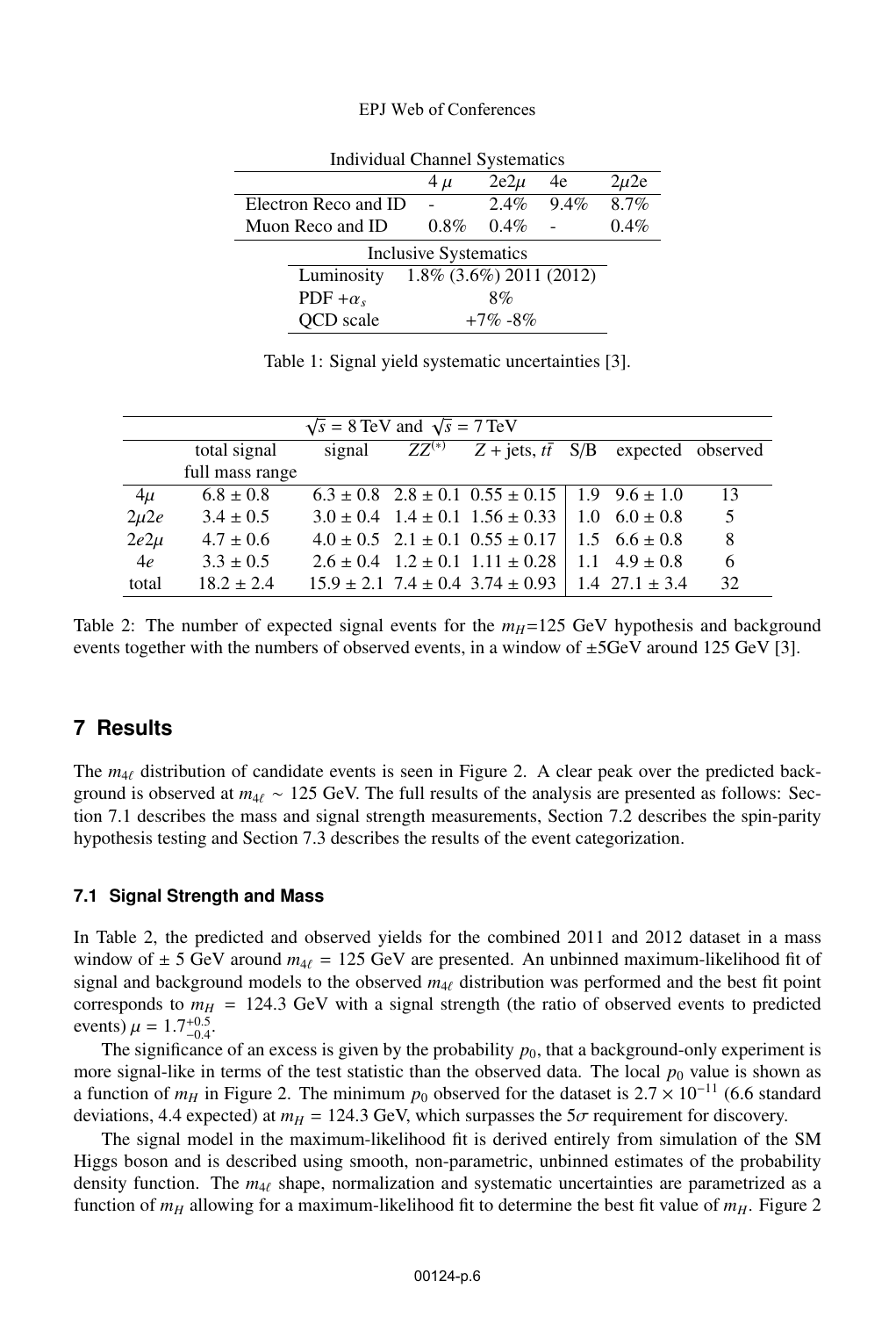

Figure 2: (a)  $m_{4\ell}$  distribution for event candidates in the signal region with  $\mu = 1$  and  $M_H = 125$  GeV prediction overlaid (b) Local  $p_0$  value and (c) profile likelihood as a function of  $M_U$  [3] prediction overlaid. (b) Local  $p_0$  value and (c) profile likelihood as a function of  $M_H$  [3].

shows the profile likelihood as a function of  $m_H$ . The best fit value is  $m_H = 124.3^{+0.6}_{-0.6}$ (stat)<sup>+0.5</sup><sub>0.</sub>  $\sigma$ S<sub>1</sub>.0.5(syst) GeV. The systematic uncertainty is dominated by the energy and momentum scale systematics GeV. The systematic uncertainty is dominated by the energy and momentum scale systematics.

### **7.2 Spin Parity**

For  $X \to ZZ^{(*)} \to 4\ell$  decays, the observables sensitive to the spin and parity of *X* are  $m_{12}$ ,  $m_{34}$ , a production angle  $\theta^*$  and four decay angles  $\phi_1$ ,  $\phi_1$   $\theta_2$ , and  $\theta_2$  [31]. In this analysis, six hypot production angle,  $\theta^*$ , and four decay angles,  $\phi_1$ ,  $\phi$ ,  $\theta_1$  and  $\theta_2$  [3]. In this analysis, six hypotheses for spin/parity states are tested:  $J^P = 0^{\pm}, 1^{\pm}, 2^{\pm}$ . The spin-2 states are modeled as a graviton-like tensor with minimal couplings, equivalent to a Kaluza Klein graviton  $(2<sup>+</sup>)$ , and a pseudo-tensor (2<sup>−</sup>). The spin-2 states can be produced via gluon fusion and  $q\bar{q}$  annihiliation with different final state angular distributions. Because the relative ratio of these production methods is not determined by the theory, different mixtures were tested in steps of  $25\%$  for the  $2<sup>+</sup><sub>m</sub>$  state.

The event selection for the spin parity measurements is the same as in Section 4. The events in the mass window were split into two categories of low and high signal over background: low (115-121 GeV and 127-130 GeV) and high (121-127 GeV). Two different analyses were performed to distinguish between the various spin parity states. The first uses a boosted decision tree (BDT) to produce a discriminant based on the spin parity variables for each pairwise hypothesis tests (with the exception of  $\theta^*$  and  $\phi_1$  in the 0<sup>+</sup> vs. 0<sup>−</sup> test). The second uses differential decay rates of the discriminating variables from theory (corrected for detector acceptance and efficiency) in order to construct a matrix element based likelihood ratio (MELA) [32].

The statistical test for a pair of spin-parity hypotheses,  $H_0$  and  $H_1$ , uses the probability model:

$$
\mathcal{P}^{ij} = \mu^{\text{sig}} f_i^{\text{sig}} N_{\text{sig}} \left[ (1 - \varepsilon) \cdot \text{PDF}_{H_0}^{ij} + \varepsilon \cdot \text{PDF}_{H_1}^{ij} \right] + \sum_{bkg_k} f_i^{bkg_k} N_{bkg_k} \text{PDF}_{bkg_k}^{ij},
$$

where  $\mu^{\text{sig}}$  is the signal strength,  $N_{\text{sig}}$  is the number of expected SM signal events in the full mass region (115 GeV  $\lt m_{4\ell}$   $\lt$  130 GeV),  $f_i^{\text{sig}}$  is the signal fraction in the *i*<sup>th</sup> S/B mass region (low and the channel of the *i*<sup>th</sup> signal fraction of the *i*<sup>th</sup> signal is the *pDF<sup>ij</sup>*, fraction <sup>i</sup><sup>th</sup> *I<sup>P</sup>* high), and  $(1 - \varepsilon)$  is the fraction of the H<sub>0</sub> signal hypothesis represented by the PDF<sup>*ij*</sup><sub>H<sub>0</sub></sub> for the *j*<sup>th</sup> *J<sup><i>P*</sup><sub>H<sub>0</sub></sub> is the *j*<sup>th</sup> *J<sup><i>P*</sup><sub>H<sub>0</sub></sub> is the *j*<sup>th</sup> *J*<sup>*P*</sup><sub>H<sub>0</sub></sub> is the *j*<sup>th</sup> *J*<sup>*P*</sup><sub>H<sub>0</sub></sub> discriminant. Similarly,  $f_i^{bkg_k}$ ,  $N_{bkg_k}$  and  $PDF_{bkg_k}^{ij}$  are the region fraction, total background and PDF for the  $k^{\text{th}}$  background, respectively.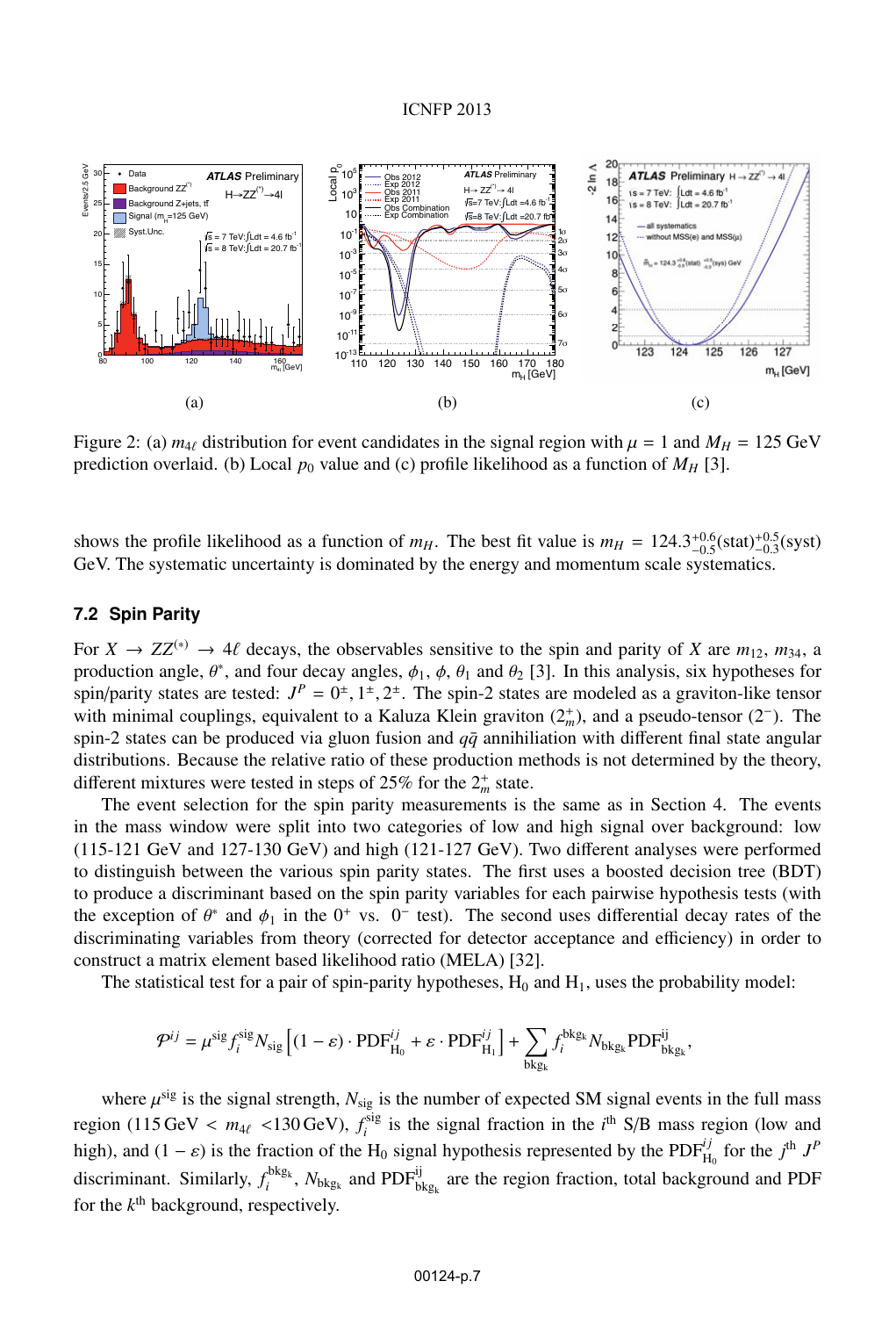

Figure 3: (a) Test statistic for discriminating  $0<sup>-</sup>$  versus the  $0<sup>+</sup>$  hypothesis using the BDT approach and (b) Test statistic for discriminating different mixtures of  $ggF$  and  $q\bar{q}$  production of  $2<sup>+</sup><sub>m</sub>$  hypotheses versus the 0<sup>+</sup> hypothesis using the BDT approach. The observed value is in black and the expected 1 (2)  $\sigma$  bands are given in green (yellow) assuming the SM hypothesis 0<sup>+</sup> and (c) likelihood contours in the  $(\mu_{qqF + t\bar{t}H}, \mu_{VBF + VH})$  plane including the branching ratio factor  $B/B_{SM}$  [3].

The test statistic used is the log-likelihood ratio of fitted likelihoods  $log[L(H_1)/L(H_0)]$ , where the parameter  $\varepsilon$  is 0 for the assumed H<sub>0</sub> hypothesis and 1 for the tested H<sub>1</sub> hypothesis. The probability model is fitted to the data to obtain a maximum likelihood estimate for the nuisance parameters. Then a series of pseudo-experiments is generated to construct the sampling distributions for the two hypotheses.

An example plot of the test statistic used for testing the  $0<sup>-</sup>$  versus the  $0<sup>+</sup>$  hypotheses is seen in Figure 3a. Table 3 gives the results of all tests when the  $0^+$  hypothesis is assumed. Both approaches show similar sensitivity, with the expected sensitivity to discriminate the  $0^-, 1^+, 1^-,$  and  $2^-$  above the 2.5σ level. The 0<sup>-</sup>, 1<sup>+</sup>, and 1<sup>-</sup> hypotheses are excluded at >95 % *CL<sub>S</sub>* confidence levels in favor of the  $0^+$  hypothesis in both approaches. Furthermore, the results for the  $ggF/q\bar{q}$  mixtures are given in Figure 3b.

|         |       |          |                  | <b>BDT</b> analysis   | $\overline{J^P\text{MELA}}$ analysis |                  |          |                       |                 |
|---------|-------|----------|------------------|-----------------------|--------------------------------------|------------------|----------|-----------------------|-----------------|
|         |       |          | tested $J^P$ for | tested $0^+$ for      |                                      | tested $J^P$ for |          | tested $0^+$ for      |                 |
|         |       |          | an assumed $0^+$ | an assumed $J^P$      | CL <sub>s</sub>                      | an assumed $0^+$ |          | an assumed $J^P$      | CL <sub>s</sub> |
|         |       | expected | observed         | observed <sup>*</sup> |                                      | expected         | observed | observed <sup>*</sup> |                 |
| $0^{-}$ | $p_0$ | 0.0037   | 0.015            | 0.31                  | 0.022                                | 0.0011           | 0.0022   | 0.40                  | 0.004           |
| $1^+$   | $p_0$ | 0.0016   | 0.001            | 0.55                  | 0.002                                | 0.0031           | 0.0028   | 0.51                  | 0.006           |
| $1^{-}$ | $p_0$ | 0.0038   | 0.051            | 0.15                  | 0.060                                | 0.0010           | 0.027    | 0.11                  | 0.031           |
| $2_m^+$ | $p_0$ | 0.092    | 0.079            | 0.53                  | 0.168                                | 0.064            | 0.11     | 0.38                  | 0.182           |
| $2^{-}$ | $p_0$ | 0.0053   | 0.25             | 0.034                 | 0.258                                | 0.0032           | 0.11     | 0.08                  | 0.116           |

Table 3: For an assumed  $0^+$  hypothesis H<sub>0</sub>, the expected and observed  $p_0$ -values of the different tested spin and parity hypotheses  $H_1$  for the BDT and  $J^P$  MELA analyses. Also given is the observed  $p_0$ -value where  $0^+$  is the test hypothesis and the other spins states are the assumed hypothesis (observed∗) [3].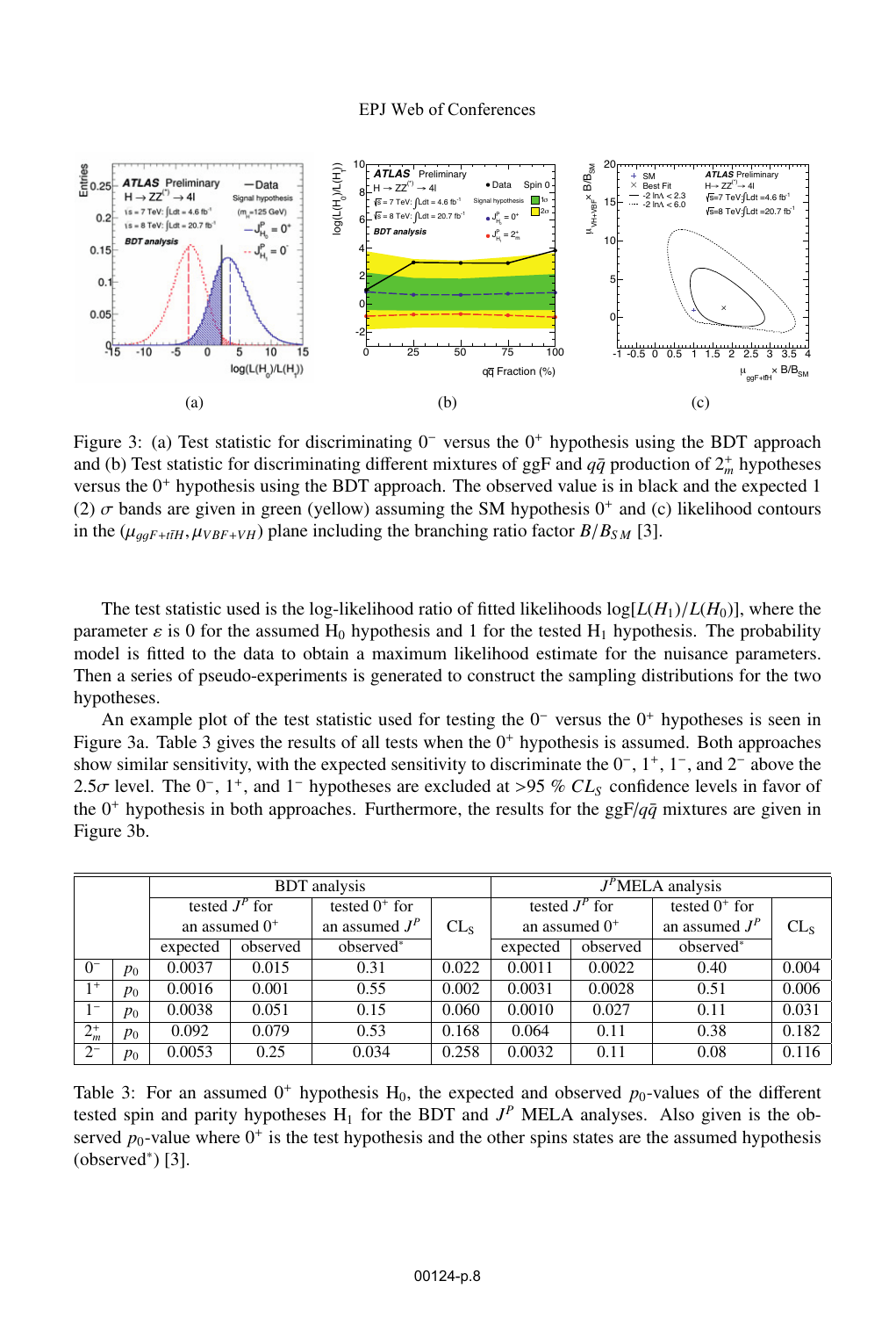### **7.3 Production Modes**

The predicted and observed yields in the various categories are presented in Table 4. One candidate VBF event is observed in the mass window of 120-130 GeV around the observed signal with  $m_{4\ell}$  = 123.5 GeV. In this mass window 0.71+0.10 signal gyarts are avasated from a SM Higgs become and 123.5 GeV. In this mass window,  $0.71 \pm 0.10$  signal events are expected from a SM Higgs boson and the signal-to-background ratio is estimated to be approximately 5. Away from the signal region (above 160 GeV), the yields of the VBF and VH candidates are consistent with the predicted background.

The global strength measurement is modified to allow signal strength measurement for specific production modes using this categorisation. In this analysis, the production mechanisms are separated into a "fermionic" group consisting of ggF and *t* $\overline{t}H$  and a "bosonic" group consisting of the VBF and VH modes. In Figure 3c the best fit values  $\mu_{\text{geF}+t\bar{t}H} \times B/B_{\text{SM}}$  and  $\mu_{\text{VBF}+\text{VH}} \times B/B_{\text{SM}}$  are presented. The factor  $B/B<sub>SM</sub>$ , the scale factor of the branching ratio with respect to the SM value, is included because a single channel analysis cannot differentiate production and decay couplings. The measured values for  $\mu_{ggF+i\bar{t}H} \times B/B_{SM}$  and  $\mu_{VBF+VH} \times B/B_{SM}$  are 1.8<sup>+0.8</sup> and 1.2<sup>+3.8</sup>, respectively.

| category                                  | $gg \to H, q\bar{q}/gg \to t\bar{t}H$ |      | $qq' \rightarrow Hqq'$ $q\bar{q} \rightarrow W/ZH$ $ZZ^{(*)}$ |       | observed |  |  |  |  |
|-------------------------------------------|---------------------------------------|------|---------------------------------------------------------------|-------|----------|--|--|--|--|
| $\sqrt{s}$ = 8 TeV and $\sqrt{s}$ = 7 TeV |                                       |      |                                                               |       |          |  |  |  |  |
| ggF-like                                  | 15.7                                  | 0.93 | 0.76                                                          | 377.9 | 450      |  |  |  |  |
| VBF-like                                  | 0.31                                  | 0.49 | 0.01                                                          | 4.02  | 8        |  |  |  |  |
| VH-like                                   | 0.07                                  |      | 0.17                                                          | 0.94  |          |  |  |  |  |

Table 4: The expected numbers of events in each category (ggF-like, VBF-like, VH-like), after all analysis criteria are applied, for each signal production mechanism ( $ggF/t\bar{t}H$ , VBF, VH) at  $m_H$  =125 GeV and the  $ZZ^{(*)}$  background and the total number of events observed in each category in the full dataset. The requirement  $m_{4\ell} > 100 \text{ GeV}$  is applied [3].

## **8 Conclusions**

Results of property measurements of the newly observed Higgs-like boson have been presented for the  $H \to 4\ell$  channel using the full 2011+2012 LHC datasets as recorded by the ATLAS detector. An excess of events over the background is observed with the minimum  $p_0$  of  $2.7 \times 10^{-11}$ tor. An excess of events over the background is observed with the minimum  $p_0$  of  $2.7 \times 10^{-11}$ (6.6 standard deviations), surpassing the  $5\sigma$  requirement for discovery. The best fitted mass is  $m_H = 124.3^{+0.6}_{-0.5}$  (stat)<sup>+0.5</sup> (syst) GeV and the signal strength (the ratio of the observed cross section<br>to the expected SM cross section) of the Higgs-like boson at this mass is found to be 1.7<sup>+0.5</sup> to the expected SM cross section) of the Higgs-like boson at this mass is found to be  $1.7^{+0.5}_{-0.4}$ .<br>Hypothesis tests comparing the SM 0<sup>+</sup>  $I^P$  hypothesis with 0<sup>-</sup> 1<sup>+</sup> 1<sup>-</sup> 2<sup>+</sup> and 2<sup>-</sup> have

Hypothesis tests comparing the SM  $0^+$  *J<sup>P</sup>* hypothesis with  $0^-$ ,  $1^+$ ,  $1^-$ ,  $2^+_m$  and  $2^-$  have been presented. The  $0^+$  hypothesis has also been compared to the  $2^+_m$  hypothesis for varying fractions of ggF and  $q\bar{q}$  production. The expected separation is found to be independent of the production fractions. The Higgs-like boson is found to be compatible with the SM expectation of  $0^+$  when compared pairwise with 0−, 1<sup>+</sup>, 1−, 2<sup>+</sup>, and 2−. The 0<sup>−</sup> and 1<sup>+</sup> states are excluded at the 97.8% confidence level or higher using  $CL<sub>S</sub>$  in favour of  $0<sup>+</sup>$ .

Finally, the  $H \to 4\ell$  candidate events have been categorised, allowing the study of Higgs boson<br>plings via the separation of gaE/t*H* and VBE/VH production. A VBE-like candidate has been couplings via the separation of  $ggF/t\bar{t}H$  and VBF/VH production. A VBF-like candidate has been observed at 123.5 GeV, where approximately 0.4 VBF events and 0.3 ggF events are expected with  $S/B \sim 5$ .